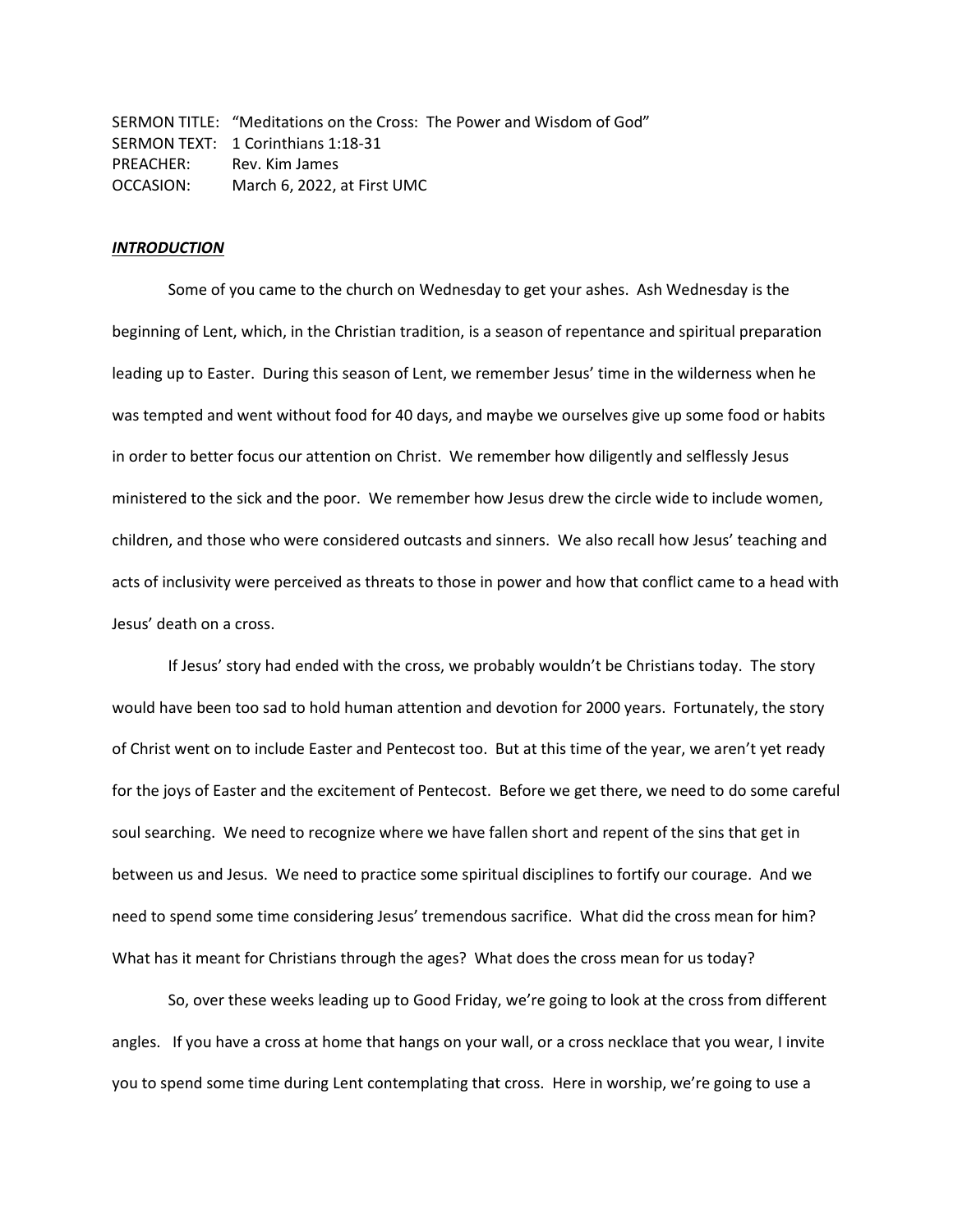variety of scriptures to engage in some "Meditations on the Cross." Today we begin this spiritual discipline with First Corinthians, chapter one. Let's take a look at this text and see what the Apostle Paul means when he describes the cross as "the power and wisdom of God."

#### *1—THE POWER AND WISDOM OF GOD EXISTED BEFORE THE CROSS*

To understand the Apostle Paul's argument here in 1 Corinthians 1, we need to first realize that the power and wisdom of God existed long before the cross. As Paul writes in chapter two, verse seven, he's speaking about God's wisdom which "God decreed before the ages." So it behooves us to back up a bit and take a run at this topic of God's power and wisdom.

You might have noticed that our call to worship this morning came from Proverbs 3. I chose that text because the entire Book of Proverbs is about God's wisdom. It calls the reader to learn about God's wisdom and instruction and find the power of salvation within God's guidance and correction. For the young who need knowledge about God's laws and for the mature who need more discernment, God's wisdom is the source of life and salvation. The Book of Proverbs tells us that God's wisdom was active from the beginning of creation, and God's wisdom provides a refuge and strength to those who heed its advice.

This power and wisdom of God calls for a human response. For example, in the Old Testament, Psalm 107 recounts a long list of ways that God had helped the Hebrew people and redeemed them from trouble. In steadfast love, God had gathered them from slavery in distant lands, rescued them from hunger and thirst, brought them out of darkness and gloom, saved them from death, kept them from perishing during storms at sea, established them in towns with vineyards and cattle, and raised the needy from their distress. That psalm begins by calling the people to give thanks for all God's wonderful acts of salvation, and then ends with this advice: "Let those who are wise give heed to these things."

Likewise, in Psalm 111, we hear of God's powerful works, which were faithful, just, and trustworthy. In grace and mercy, God had provided a means of redemption for the people. All that was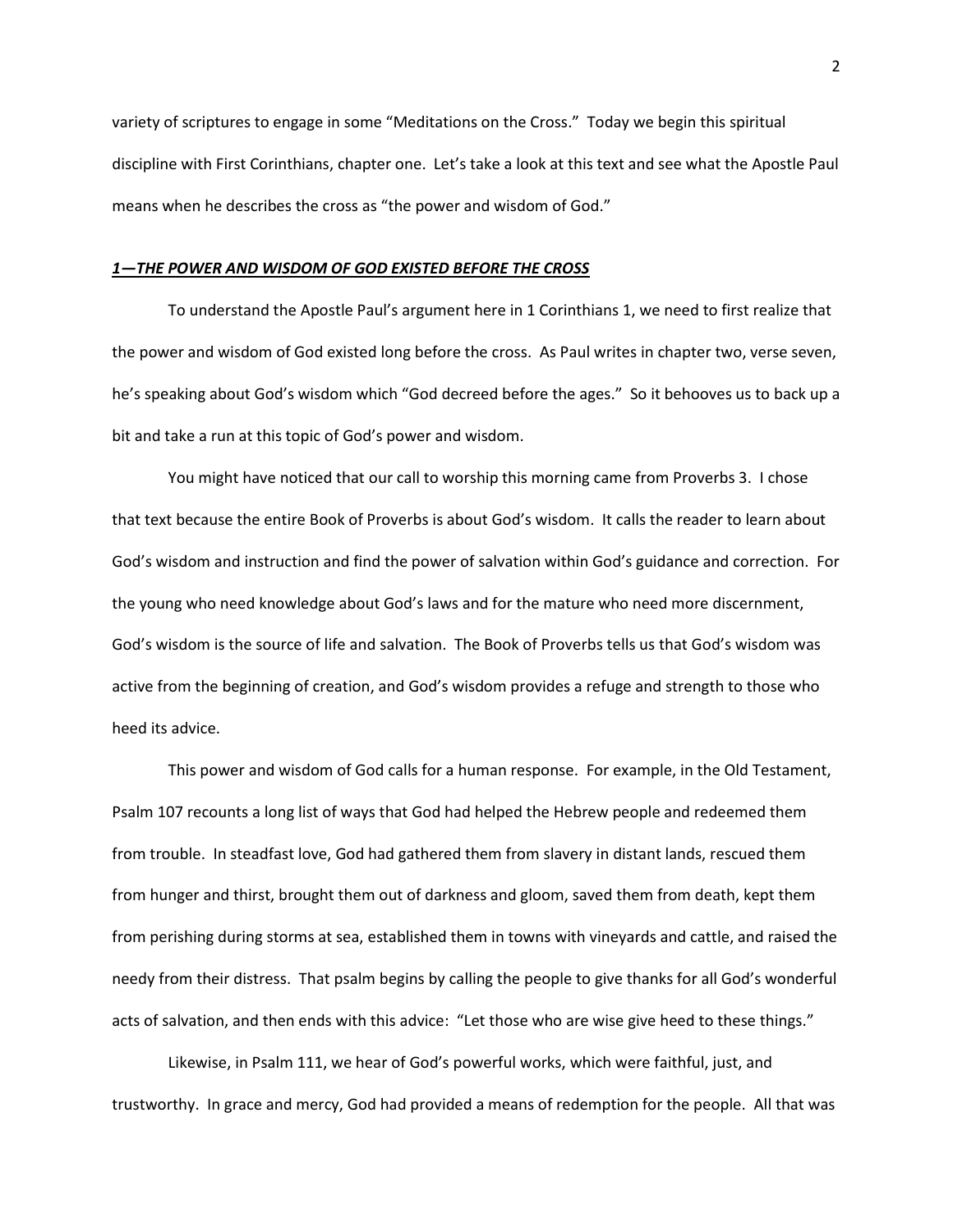needed was a human response of praise and thanksgiving, a response of reverent understanding and obedient wisdom.

### *2—HUMAN RESPONSE TO GOD'S POWER AND WISDOM*

Of course, we know that human beings haven't always responded appropriately to the power and wisdom of God. For example, Psalm 53 gives this report: "God looks down from heaven on humankind to see if there are any who are wise, who seek after God. [But] they have all fallen away, they are all . . . perverse; there is no one who does good, no, not one" (vv. 2-3). In 1 Corinthians 1:21, Paul sums up this human condition by saying that "the world did not know God through wisdom."

In fact, we humans have foolishly tried to substitute other kinds of so-called wisdom in place of God's wisdom. In various verses of 1 Corinthians, Paul calls this "human wisdom" or the "wisdom of this age." This is when we think we know better than God and want to do things our own way.

A few weeks ago in a sermon, I told you about a particular *Zits* comic strip. Well, this past week there has been another Zits storyline that caught my attention. Jeremy had a high school assignment that was due to be turned in on a certain day. He had his sociology paper all written, but—on some kind of rebellious teenage principle—Jeremy didn't want to submit his digital assignment until just before midnight. Jeremy's wise old dad kept urging him to get it sent in, but Jeremy waited until the very last minutes and was counting down. At four seconds before midnight, Jeremy finally hit "send" on his computer. But then the internet connection was slow, and Jeremy missed the deadline. Needless to say, his wise old dad didn't have much sympathy for Jeremy's failing. Jeremy would have to suffer the consequences of ignoring his father's wisdom.

## *3—THE POWER AND WISDOM OF GOD WERE REJECTED*

Since we all have made those kind of rebellious and foolish mistakes in school, at work, with our families, and in our spiritual life—it's good for us that God hasn't just given up on us and left us to our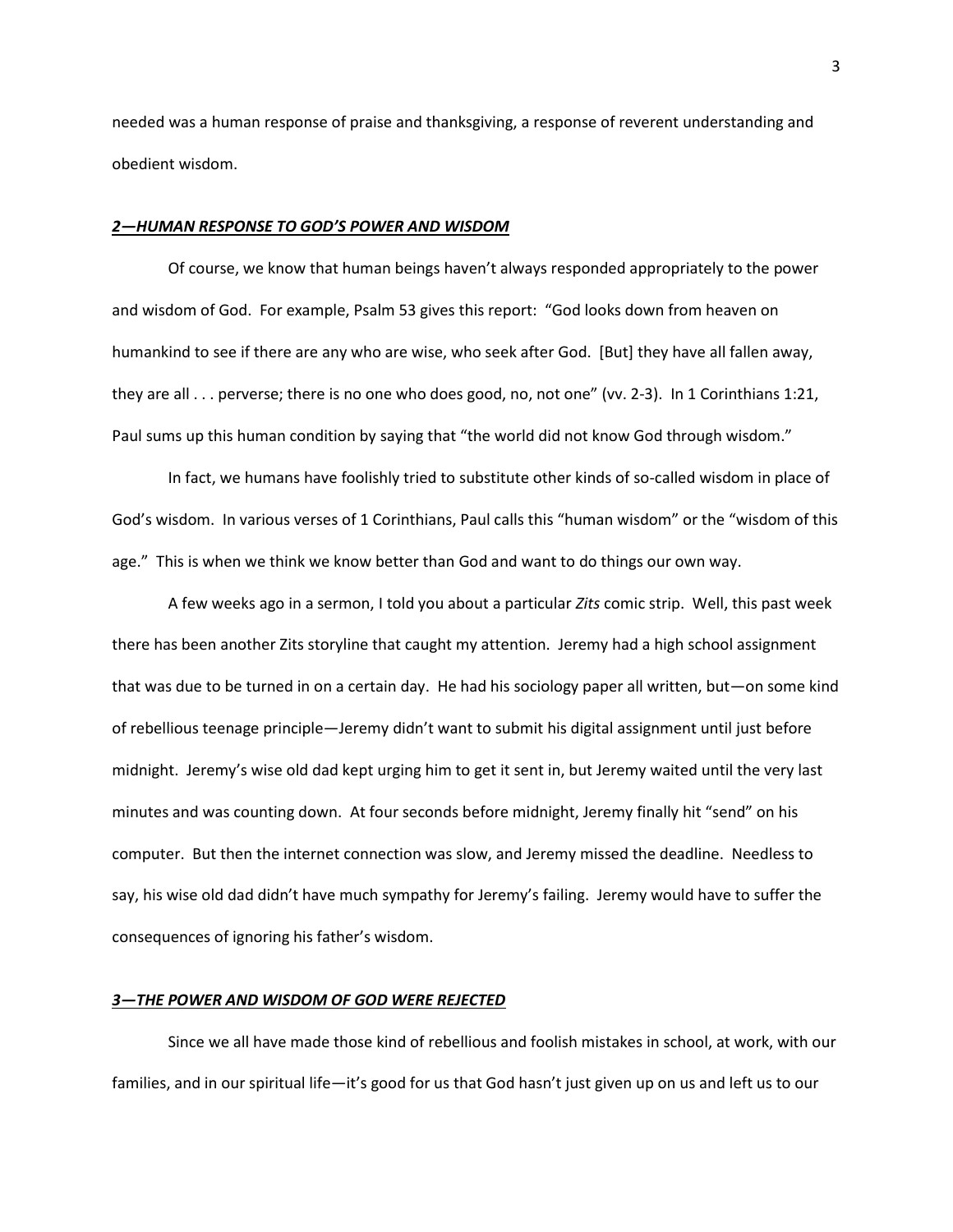own devices. Fortunately for us, God has provided another way for us to gain the divine power and wisdom that we have so often rejected. In a kind of reverse psychology, God used the scandal of Jesus' death on the cross to show us a better way. Of course, that horrific tragedy went against anything Jews would expect for their messianic savior. A king was supposed to be strong and victorious, not humiliated, tortured, and dead. And the Gentiles, with their Greek and Roman philosophers, would never have considered the criminal punishment of Jesus to come anywhere near their lofty thoughts and reasoning. And yet, says Paul, God was able to take that unjust, scandalous, and foolish execution of Jesus and turn it into the power and wisdom of God for salvation.

Paul himself related to the weakness and foolishness of the cross. Throughout his New Testament letters, the Apostle Paul readily admitted that he wasn't very eloquent. Paul came across pretty well in writing, but—in person—he wasn't very impressive. He alluded to a "thorn in his flesh," which we assume was some kind of health problem or physical impediment to his ministry. Paul was well-educated in Hebrew schools, but other people had more training in the Roman and Greek rhetorical methods that were valued around the Mediterranean region. Paul also worked with his hands for a living, making tents. He wasn't wealthy and didn't have status. Other speakers came across with more charisma, charm, and the appearance of power and wisdom.

But Paul was the spiritual leader and spiritual father of the Christians at Corinth, and he wanted them to understand. Their salvation wasn't going to come from human standards of wisdom or the power of noble birth. As he writes in verse 27, "God chose what is foolish in the world to shame the wise; God chose what is weak in the world to shame the strong; God chose what is low and despised in the world . . . so that no one might boast in the presence of God."

Counter-intuitive to what they would expect, God changed things up. Salvation wasn't going to come through human expectations of success or grandiosity. Instead, in a workaround, God's salvation and life would come through the suffering and death of Jesus on the cross. The tragedy, the horror, the